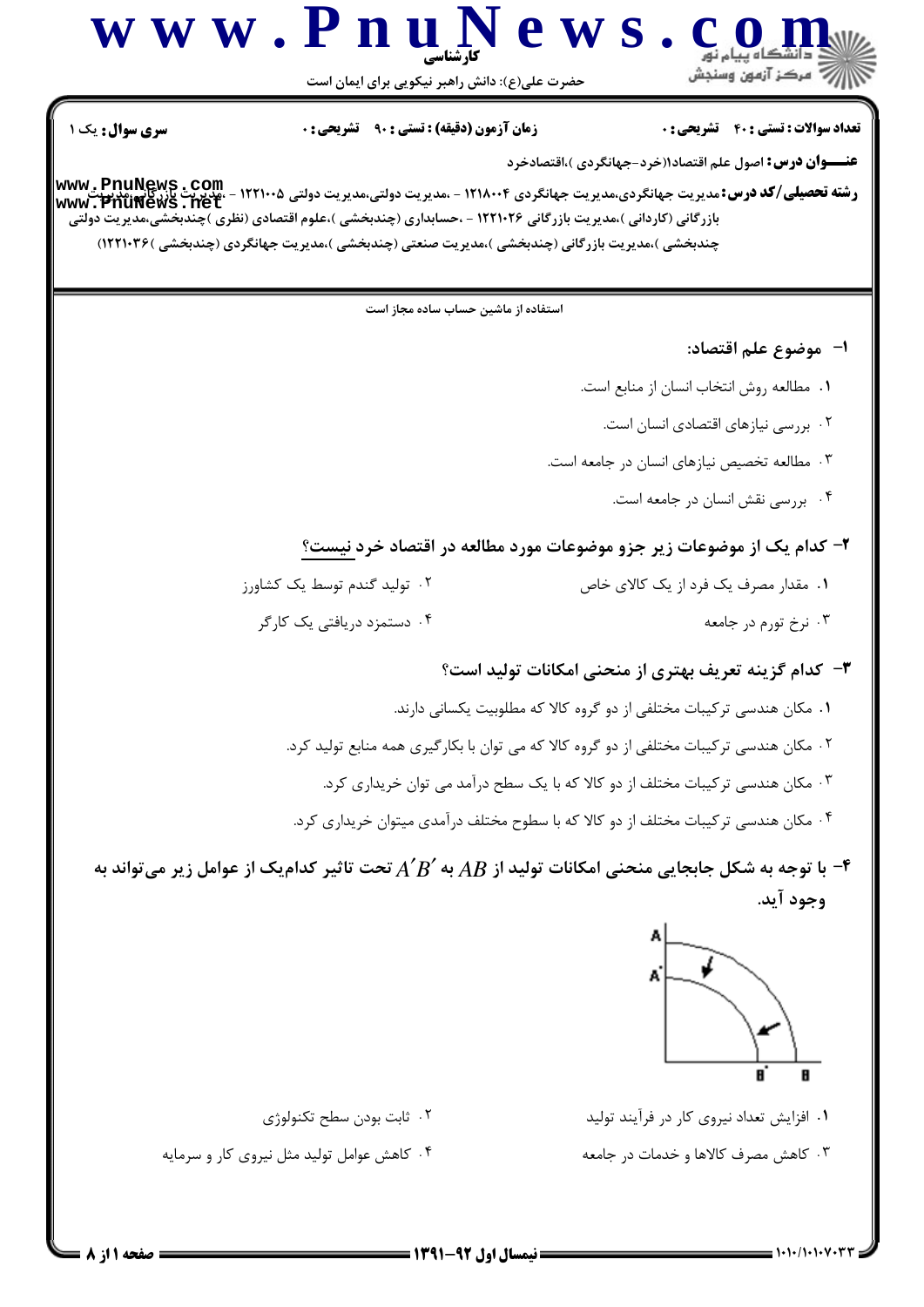- نیمسال اول ۹۲-**۱۳۹۱** -

= صفحه 2 از ۸ گ

 $= 1.1 - 11.1 - 11.177$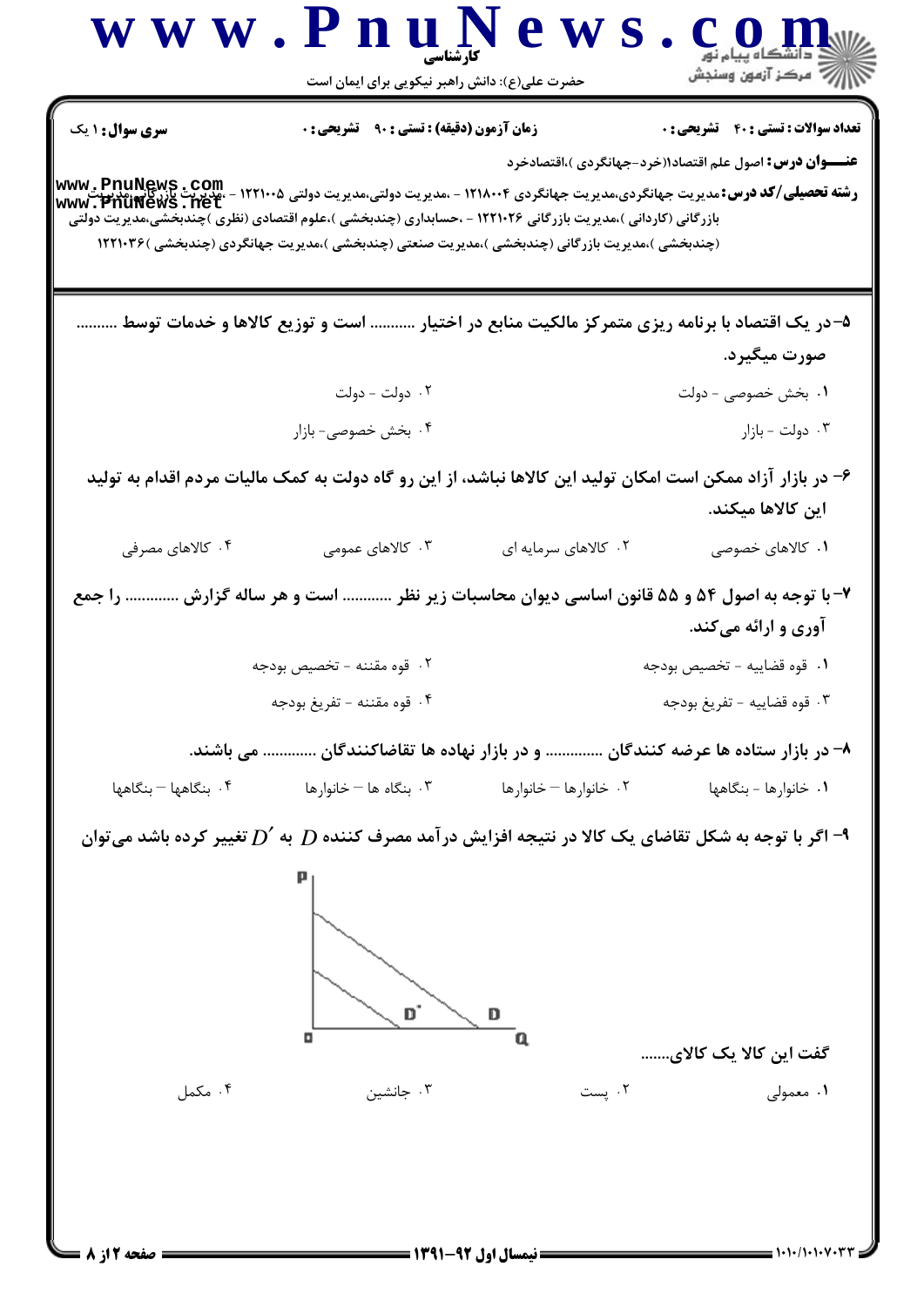N

Ð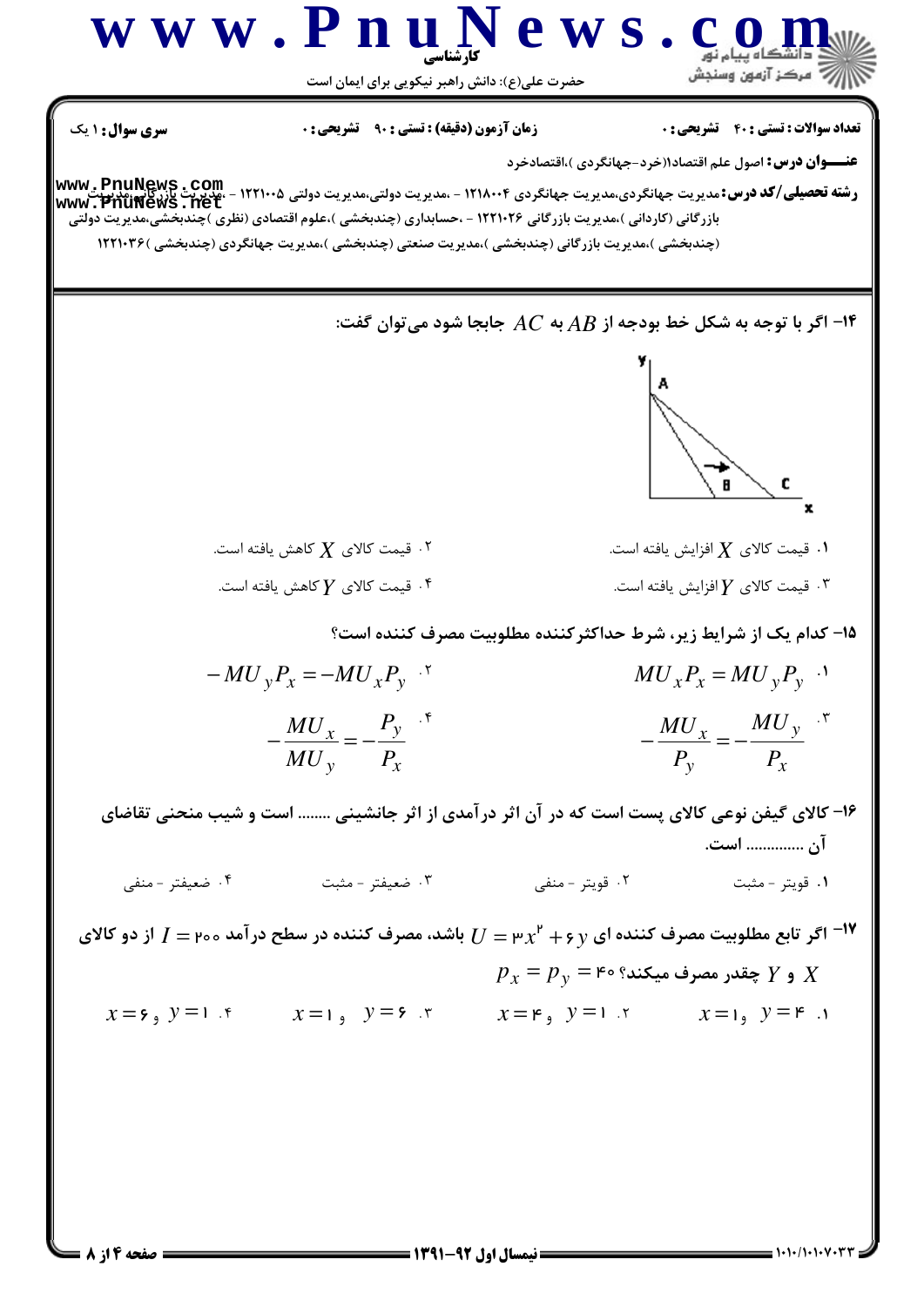**= نیمسال اول 92-1391 <del>======</del>** 

= صفحه ۱۵ز ۸ ک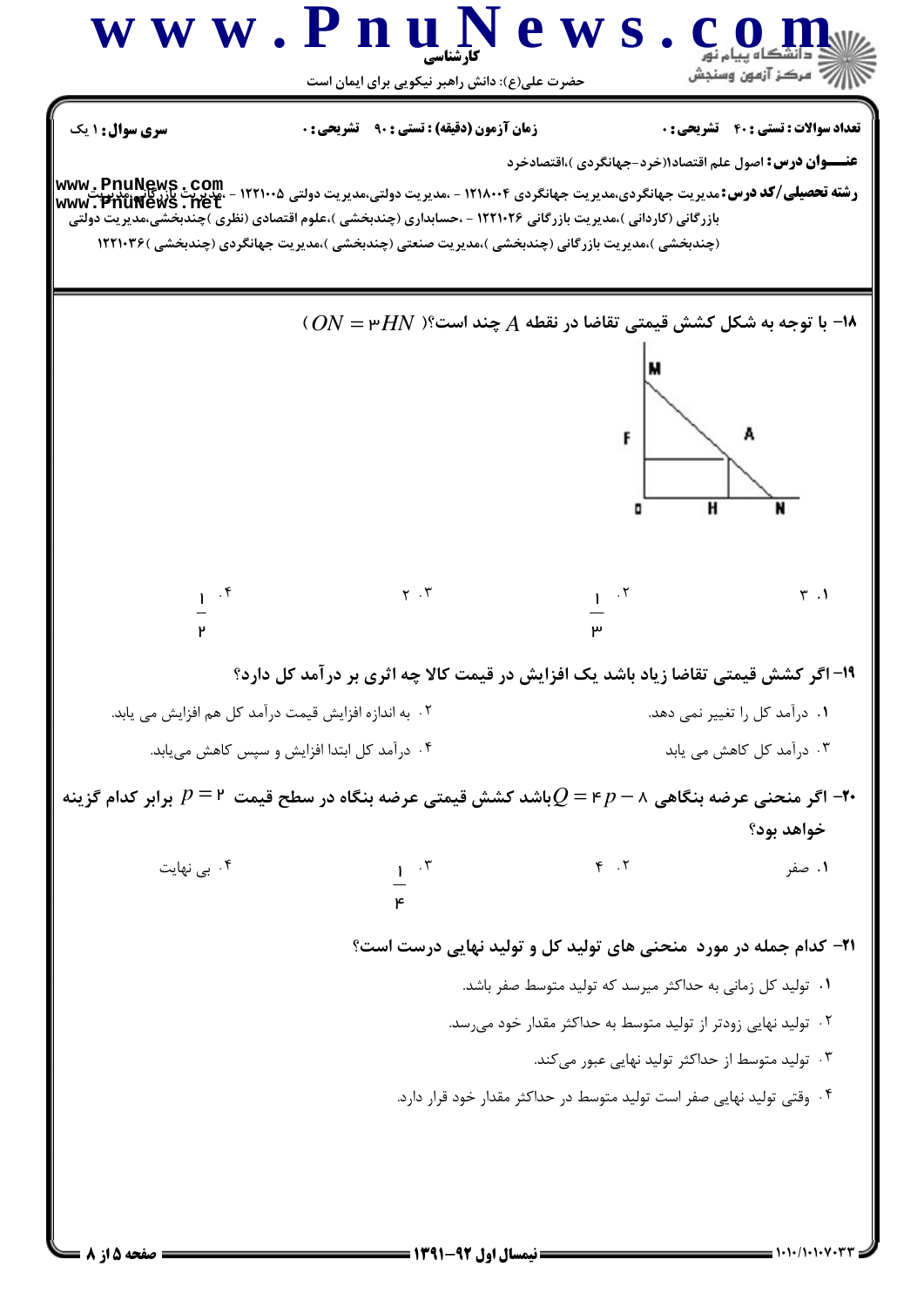|                                | حضرت علی(ع): دانش راهبر نیکویی برای ایمان است      |                                                                                                                                                                                                                                                                                                                                                                               | د دانشڪاه پيام نور<br>∥∕* مرکز آزمون وسنڊش                     |
|--------------------------------|----------------------------------------------------|-------------------------------------------------------------------------------------------------------------------------------------------------------------------------------------------------------------------------------------------------------------------------------------------------------------------------------------------------------------------------------|----------------------------------------------------------------|
| سری سوال : ۱ یک                | <b>زمان آزمون (دقیقه) : تستی : 90 ٪ تشریحی : 0</b> |                                                                                                                                                                                                                                                                                                                                                                               | <b>تعداد سوالات : تستی : 40 ٪ تشریحی : 0</b>                   |
|                                |                                                    |                                                                                                                                                                                                                                                                                                                                                                               | <b>عنـــوان درس:</b> اصول علم اقتصاد۱(خرد-جهانگردی )،اقتصادخرد |
|                                |                                                    | <b>رشته تحصیلی/کد درس: مدیریت جهانگردی،مدیریت جهانگردی ۱۲۱۸۰۰۴ - ،مدیریت دولتی،مدیریت دولتی ۱۲۲۱۰۰۵ - ،مدیریت بازرگانی،مدیریت<br/>Www . PhuNews . net</b><br>بازرگانی (کاردانی )،مدیریت بازرگانی ۱۲۲۱۰۲۶ - ،حسابداری (چندبخشی )،علوم اقتصادی (نظری )چندبخشی،مدیریت دولتی                                                                                                      |                                                                |
|                                |                                                    | (چندبخشی )،مدیریت بازرگانی (چندبخشی )،مدیریت صنعتی (چندبخشی )،مدیریت جهانگردی (چندبخشی )۱۲۲۱۰۳۶                                                                                                                                                                                                                                                                               |                                                                |
|                                |                                                    |                                                                                                                                                                                                                                                                                                                                                                               |                                                                |
|                                |                                                    | <b>۲۲- نرخ نهایی جانشینی فنی در یک منحنی تولید یکسان:</b>                                                                                                                                                                                                                                                                                                                     |                                                                |
|                                |                                                    |                                                                                                                                                                                                                                                                                                                                                                               | ٠١. برابر است با تغييرات سرمايه به تغييرات توليد كل            |
|                                |                                                    |                                                                                                                                                                                                                                                                                                                                                                               | ۰۲ برابر است با تغییرات نیروی کار به تغییرات تولید کل          |
|                                |                                                    |                                                                                                                                                                                                                                                                                                                                                                               | ۰۳ همان شیب منحنی در هر نقطه آن است.                           |
|                                |                                                    | ۰۴ نقطه بهینه تولید را با در نظر گرفتن یک سطح مشخصی از بودجه بنگاه نشان میدهد.                                                                                                                                                                                                                                                                                                |                                                                |
|                                |                                                    | ۲۳- فرآیند استفاده از منابع برای تولید سرمایه جدید چه نام دارد؟                                                                                                                                                                                                                                                                                                               |                                                                |
| ۰۴ سرمایه گذاری                | ۰۳ ژروت                                            | ۰۲ پس انداز                                                                                                                                                                                                                                                                                                                                                                   | ۰۱ مصرف                                                        |
|                                |                                                    |                                                                                                                                                                                                                                                                                                                                                                               | ۲۴- کدامیک از منحنی های زیر همواره نزولی است.                  |
| $TVC$ $.$ <sup>*</sup>         | $TFC$ .                                            | $AVC$ . $\lq$                                                                                                                                                                                                                                                                                                                                                                 | $AFC$ ·                                                        |
|                                |                                                    | ۲۵– تغییر در هزینه کل به ازای یک واحد تغییر در محصول را  میگویند.                                                                                                                                                                                                                                                                                                             |                                                                |
| ۰۴ هزینه متوسط                 |                                                    |                                                                                                                                                                                                                                                                                                                                                                               |                                                                |
|                                |                                                    | ۲۶– اگر هزینه کل یک بنگاه در سطح تولید ۵ واحد محصول ۱۰۰ باشد هزینه متوسط متغیر این بنگاه در این سطح                                                                                                                                                                                                                                                                           |                                                                |
|                                |                                                    | توليد چقدر است؟(هزينه ثابت بنگاه ۴۰ واحد است)                                                                                                                                                                                                                                                                                                                                 |                                                                |
| $\uparrow \wedge$ . $\uparrow$ |                                                    | $Y \cdot T$ $\qquad \qquad \qquad$ $\qquad \qquad$ $\qquad \qquad$ $\qquad \qquad$ $\qquad \qquad$ $\qquad \qquad$ $\qquad \qquad$ $\qquad \qquad$ $\qquad \qquad$ $\qquad \qquad$ $\qquad$ $\qquad \qquad$ $\qquad$ $\qquad$ $\qquad$ $\qquad$ $\qquad$ $\qquad$ $\qquad$ $\qquad$ $\qquad$ $\qquad$ $\qquad$ $\qquad$ $\qquad$ $\qquad$ $\qquad$ $\qquad$ $\qquad$ $\qquad$ | $\mathcal{N}$ .                                                |
|                                |                                                    | ۲۷- در یک دوره زمانی بلندمدت کدامیک از روابط زیر همواره برقرار است؟                                                                                                                                                                                                                                                                                                           |                                                                |
| $AFC = AVC$ f                  | $ATC = AVC$ $\cdot$ $FC = TC + VC$ $\cdot$         |                                                                                                                                                                                                                                                                                                                                                                               | $TVC$ $\cdot$                                                  |
|                                |                                                    | ۲۸-منحنی عرضه کوتاه مدت یک بنگاه رقابتی آن بخش از منحنی  است که بالاتر از حداقل  باشد.                                                                                                                                                                                                                                                                                        |                                                                |
|                                |                                                    | $AC-MR$ * $AC-MC$ * $AVC-MC$ * $AVC-MR$ *                                                                                                                                                                                                                                                                                                                                     |                                                                |
|                                |                                                    |                                                                                                                                                                                                                                                                                                                                                                               |                                                                |
|                                |                                                    | ۲۹- شیب منحنی عرضه بلندمدت این صنعت صفر است.                                                                                                                                                                                                                                                                                                                                  |                                                                |
|                                | ۰۲ صنعت با هزینه کاهنده                            |                                                                                                                                                                                                                                                                                                                                                                               | ۰۱ صنعت با هزينه فزاينده                                       |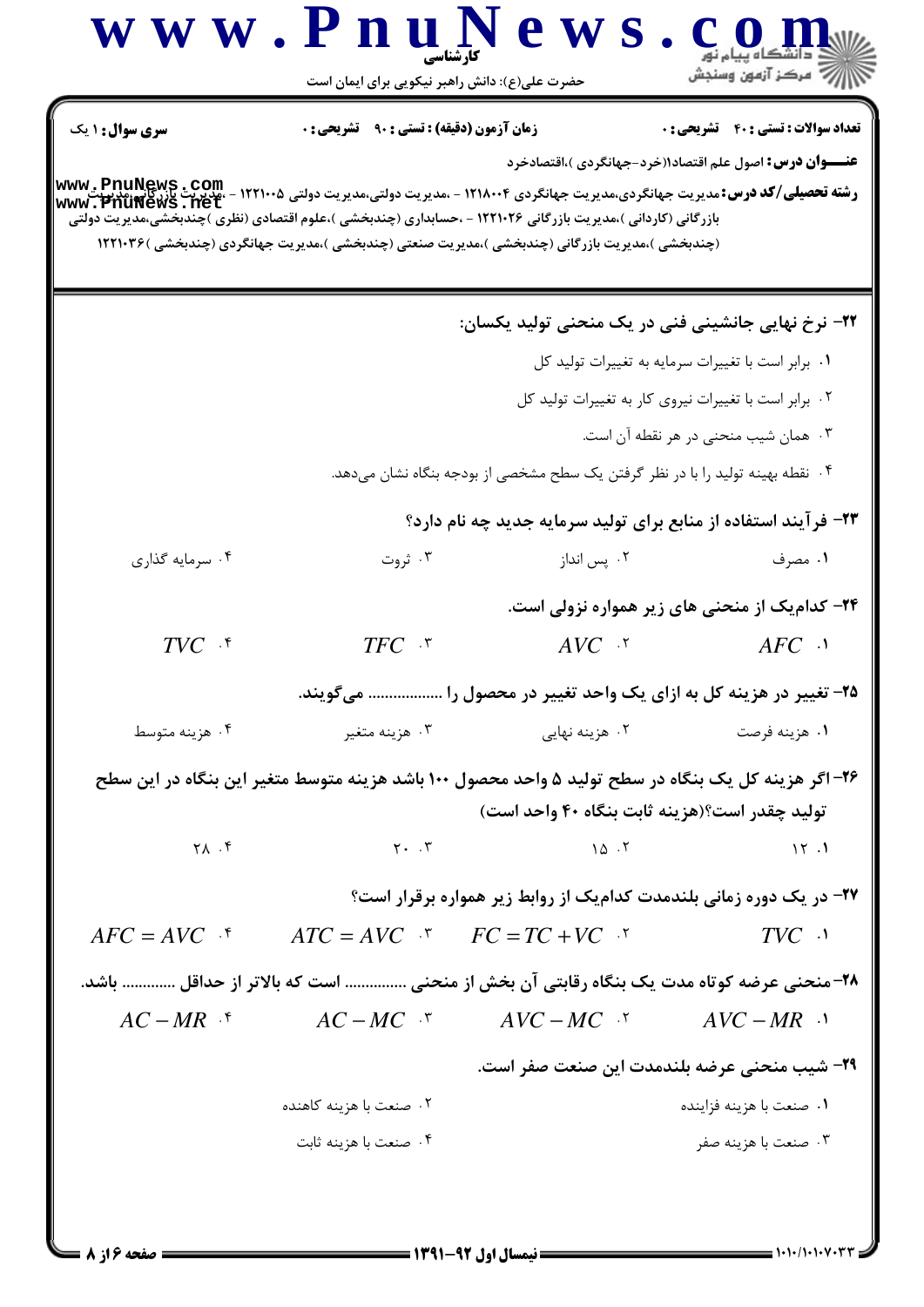

**۳۰**- در چه شرایطی در بازار رقابت کامل در کوتاه مدت بنگاه با وجود زیان تولید میکند؟

- ۰۱ وقتی قیمت کمتر از مینیمم  $\boldsymbol{A}\boldsymbol{V} \boldsymbol{C}$  باشد.  $\cdot$
- ۰۲ وقتی قیمت بین مینیمم  $AC$  و  $\overline{AVC}$  باشد.  $^{\mathsf{T}}$ 
	- ۰۳ وقتی قیمت بیشتر از مینیمم  $AC$  باشد.  $^\star$
- ۰۴ وقتی قیمت بین مینیمم  $AFC$  و $\bar{A}$  باشد.  $^*$

٣١- با توجه به جدول مي توان گفت اولاً ساختار بازار چه ساختاري است ثانياً سطح توليد حداكثر كننده سود چقدر است؟

| ( ) | D | <b>TR</b> | <b>TVC</b> | TC  |
|-----|---|-----------|------------|-----|
|     |   |           |            |     |
|     |   |           | Δ٠         |     |
|     |   | 200       | ۸۰         | ۱۱۰ |
|     |   | ۳.۰       |            |     |

۰۳ انحصار کامل- ۳ ۰۲ , قابت کامل -۲ ٠١. رقابت كامل - ٣ ۰۴ انحصار کامل- ۲

٣٢- با توجه به جدول سئوال قبل اگر بنگاه ٢ واحد توليد كند سود حاصل از هر واحد توليد بنگاه چقدر خواهد بود؟  $9.7$  $Y_{\Delta}$ . $Y$  $11 \cdot 5$  $\lambda \cdot \lambda$ 

۳۳– ساختار این بازار به گونه ای است که بنگاه ها در آن انگیزه ای برای تحقیق و توسعه ندارند.

۰۴ انحصار دو جانبه ۰۳ وقابت انحصاری . ۰۲ انحصار کامل ۰۱ , قابت کامل

۳۴- شرط حداکثر کننده سود در بازار انحصار کامل و رقابت کامل به ترتیب کدام گزینه است؟

 $MR = MC$ ,  $P = MC$ .  $MR = MC$ ,  $P = MR$  '  $P = MC$ ,  $MR = MC$ .  $P = MR$ ,  $MR = MC$ .

**صفحه 7 از 8** =

 $= 1.1111111111$